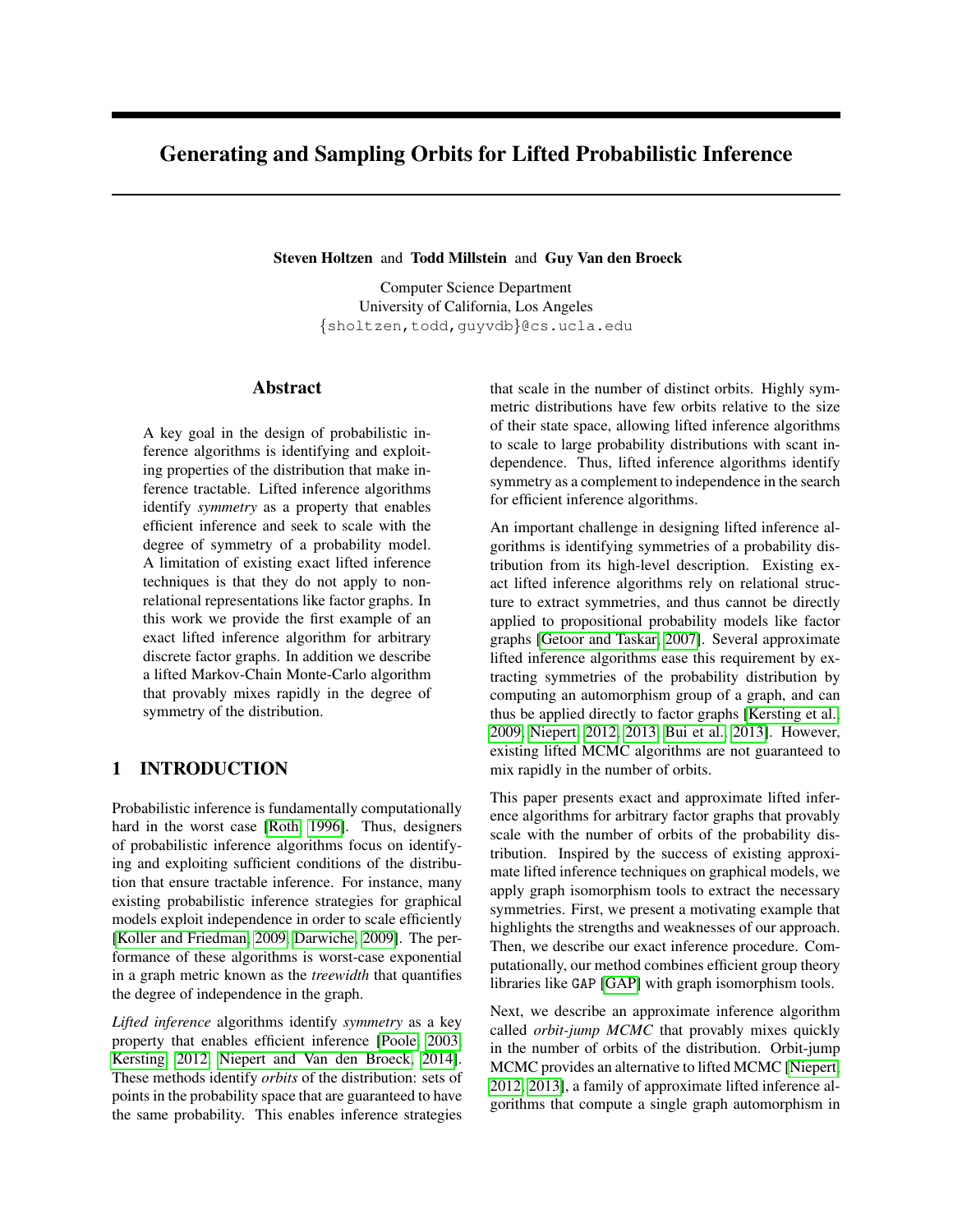<span id="page-1-0"></span>

(a) The colored factor graph encoding of the soft pigeonhole problem.

(b) Orbits of the assignments to variables in the soft pigeonhole problem. An assignment is written as a binary string  $x_{1A}x_{2A}x_{3A}x_{1B}x_{2B}x_{3B}$ . Each orbit is boxed, and each canonical representative is bold. Cases where there are 4 or greater true variable assignments are omitted, as these are symmetric to previously listed cases where the true and false values are flipped.

Figure 1: A graphical model representation and orbit structure of the pigeonhole example with 3 pigeons and 2 holes.

order to quickly transition *within* orbits. A key advantage of lifted MCMC is that transitions do not each require a call to a graph isomorphism tool. However, lifted MCMC relies on Gibbs sampling to jump *between orbits*, and as a consequence has no guarantees about its mixing time in terms of the number of orbits. We will show that orbit-jump MCMC mixes rapidly in the number of distinct orbits, at the cost of requiring multiple graph isomorphism calls for each transition.

Note, however, that purely scaling in the number of orbits is not a panacea. Our methods are both limited: there are liftable probability models that still have too many orbits for our methods to be effective. The presented methods *only* exploit symmetry, which is in contrast to existing exact lifted inference algorithms that simultaneously exploit symmetry and independence. Therefore, our algorithms scale exponentially for certain well-known liftable distributions, such as the friends and smokers Markov logic network [\[Niepert and Van den Broeck,](#page-9-5) [2014\]](#page-9-5). Thus, we view this work as providing a foundation for future work on inference for factor graphs that exploits both symmetry and independence.

# <span id="page-1-3"></span>2 MOTIVATION

As a motivating example, consider performing exact lifted probabilistic inference on a probabilistic version of the pigeonhole problem. The pigeonhole problem is a well-studied problem from automated reasoning that exhibits nuanced symmetry. While seemingly simple, the pigeonhole problem is in fact extremely challenging to reason about, and is often used as a benchmark in automated reasoning tasks [\[Benhamou and Sais, 1994,](#page-9-12) [Sab](#page-9-13)[harwal, 2005,](#page-9-13) [Raz, 2004\]](#page-9-14). A *weighted set of clauses* is a set of pairs  $\Delta = \{(w, f)\}\$  where f is a Boolean clause and  $w \in \mathbb{R}$  is a weight. A weighted set of clauses defines a probability distribution over assignments x of variables in  $\Delta$  according to the following:

$$
\Pr(\mathbf{x}) = \frac{1}{Z} \exp \left[ \sum_{\{(w,f)\in \Delta \mid \mathbf{x}\models f\}} w \right],
$$

where Z is a normalizing constant, and  $x \models f$  denotes that clause  $f$  is satisfied in world x. Our goal is to compute  $Z$ , a task that is #P-hard in general.

Consider a set of weighted clauses for a *soft pigeonhole problem*. There are *n* pigeons and *m* holes. Each pigeon can occupy at most one hole, and pigeons prefer to be solitary. To encode this situation as a weighted set of clauses, for each pigeon i and hole j, let  $x_{ij}$  be a Boolean variable that is true if and only if pigeon  $i$  occupies hole  $i$ .

The set  $\Delta$  is a union of two sets of weighted clauses. For each pigeon, we introduce a clause that forces it to occupy at most a single hole:

<span id="page-1-1"></span> $(\infty, \overline{x_{ik}} \vee \overline{x_{il}})$  for each pigeon *i* and holes  $k \neq l$ . (1)

An infinite weight encodes a *hard clause* that must hold in the distribution [\[Richardson and Domingos, 2006\]](#page-9-15). Then, for each hole we introduce clauses that assign a positive weight to not having multiple pigeons:

<span id="page-1-2"></span> $(2, \overline{x_{kj}} \vee \overline{x_{lj}})$  for each hole j and pigeons  $k \neq l$ . (2)

Figure [1a](#page-1-0) depicts this probability distribution with 3 pigeons and 2 holes as a pairwise colored factor graph, where each weighted clause is a factor (box) and each distinct factor is given its own color [\[Niepert, 2012,](#page-9-8) [Bui](#page-9-10) [et al., 2013\]](#page-9-10). The factors in Equation [1](#page-1-1) are colored red, and the factors in Equation [2](#page-1-2) are colored black.

The symmetries of this probability distribution directly correspond to automorphisms of the colored graph in Figure [1a](#page-1-0) [\[Bui et al., 2013,](#page-9-10) [Niepert, 2012\]](#page-9-8). In this paper, we consider only symmetries on assignments that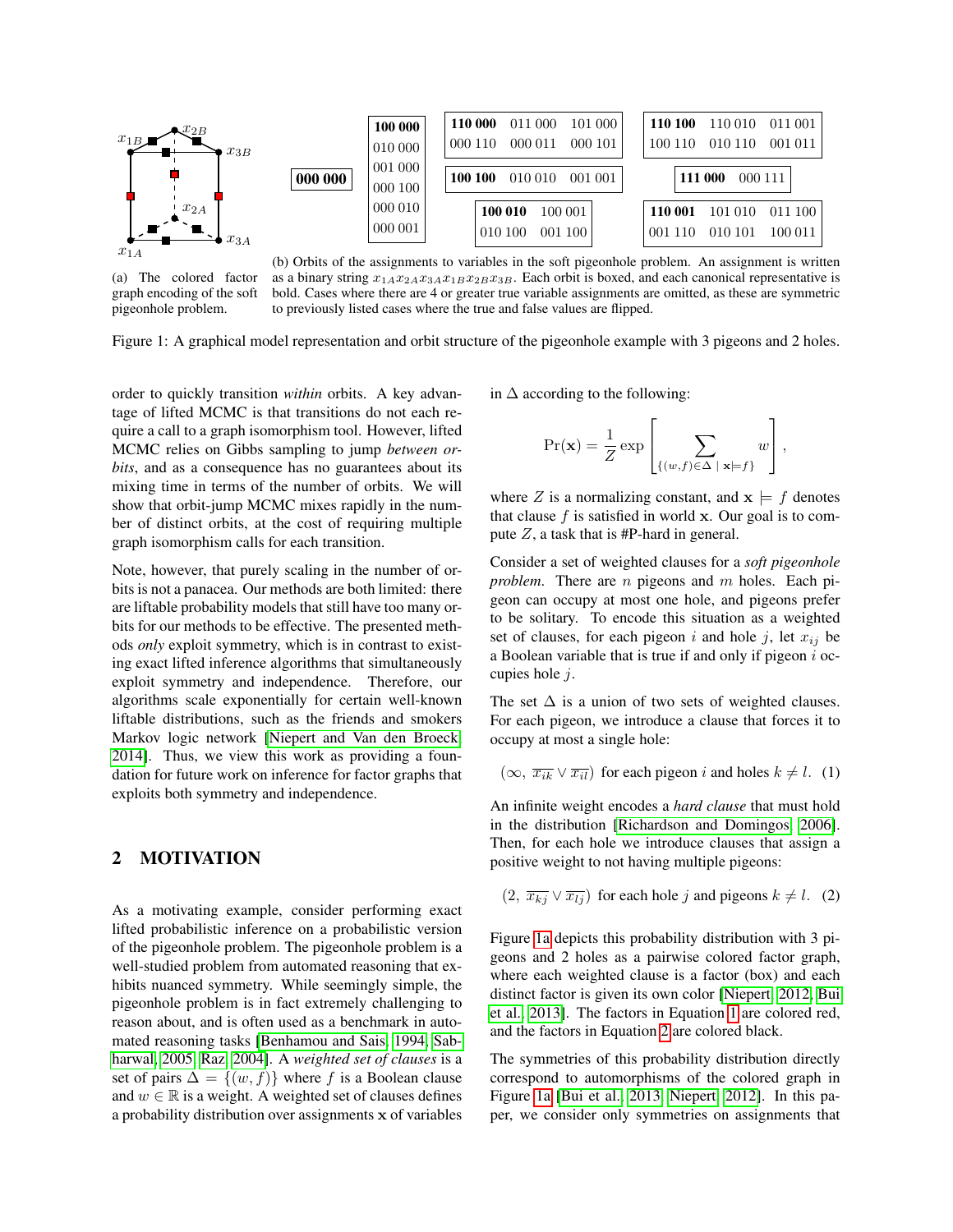arise from symmetries on the variables. Any permutation of vertices that preserves the graph structure leaves the distribution unchanged.<sup>[1](#page-2-0)</sup> Two assignments that are reachable from one another via a sequence of permutations are in the same *orbit*; all assignments in the same orbit thus have the same probability. Figure [1b](#page-1-0) shows the orbits of the 3-pigeon 2-hole scenario up to inversion of true and false assignments. Each orbit is boxed. There are few orbits relative to the number of states, which is the property that our lifted inference algorithms exploit.

We present both exact and approximate inference strategies that scale with the number of orbits of a probability distribution. Our exact inference algorithm is as follows. First, generate a single *canonical representative* from each orbit; in Figure [1b,](#page-1-0) canonical representatives are shown in bold. Then for each representative, compute the size of its orbit. If both of these steps are efficient, then this inference computation scales efficiently with the number of orbits, and we call it lifted. This *orbit generation* procedure is at the heart of many existing lifted inference algorithms that construct sufficient statistics of the distribution from a relational representation [\[Niepert and Van den Broeck, 2014\]](#page-9-5). We present an exact lifted inference algorithm in Section [4](#page-3-0) that applies this methodology to arbitrary factor graphs by using graph isomorphism tools to generate canonical representatives and compute orbit sizes.

Next, in Section [5](#page-6-0) we describe an approximate inference algorithm called *orbit-jump MCMC* that provably mixes quickly in the number of distinct orbits of the distribution. This algorithm uses as its proposal the *uniform orbit distribution*: the distribution defined by choosing an orbit of the distribution uniformly at random, and then choosing an element within that orbit uniformly at random. We present a novel application of the *Burnside process* in order to draw samples from the uniform orbit distribution [\[Jerrum, 1993\]](#page-9-16), and show how to implement the Burnside process on factor graphs by using graph isomorphism tools. Thus, this orbit-jump MCMC provides an alternative to lifted MCMC that trades computation time for provably good sample quality.

# 3 BACKGROUND

This section gives a brief description of important concepts from group theory and approximate lifted inference that will be used throughout the paper. $<sup>2</sup>$  $<sup>2</sup>$  $<sup>2</sup>$ </sup>

#### 3.1 GROUP THEORY

We review some standard terminology and notation from group theory, following [Artin](#page-9-17) [\[1998\]](#page-9-17). A *group* G is a pair  $(S, \cdot)$  where S is a set and  $\cdot : S \times S \rightarrow S$  is a binary associative function such that there is an identity element and every element in S has an inverse under (·). The *order* of a group is the number of elements of its underlying set, and is denoted |G|. A *permutation group acting on a set*  $\Omega$  is a set of bijections  $g : \Omega \to \Omega$  that forms a group under function composition. For  $G$  acting on  $\Omega$ , a function  $f : \Omega \to \Omega'$  is *G*-invariant if  $f(g \cdot x) = f(x)$ for any  $g \in \mathcal{G}, x \in \Omega$ . Two elements  $x, x' \in \Omega$  are in the same *orbit* under G if there exists  $g \in \mathcal{G}$  such that  $x = g \cdot x'$ . Orbit membership is an equivalence relation, written  $x \sim_{\mathcal{G}} x'$ . The set of all elements in the same orbit is denoted  $Orb_G(x)$ . A *stabilizer* of x is an element  $q \in \mathcal{G}$  such that  $q \cdot x = x$ ; the set of all stabilizers of x is a group called the *stabilizer subgroup*, denoted  $\text{Stab}_{\mathcal{G}}(x)$ . The subscript in the previous notation is elided when clear. A *cycle*  $(x_1 x_2 \cdots x_n)$  is a permutation  $x_1 \mapsto x_2, x_2 \mapsto x_3, \dots, x_n \mapsto x_1$ . A permutation can be written as a product of disjoint cycles.

### 3.2 LIFTED PROBABILISTIC INFERENCE & GRAPH AUTOMORPHISMS

Lifted inference relies on the ability to identify the symmetries of probability distributions. In existing exact lifted inference methods, the symmetries are evident from the relational structure of the probability model [\[Poole, 2003,](#page-9-3) [De Salvo Braz et al., 2005,](#page-9-18) [Gogate and](#page-9-19) [Domingos, 2011,](#page-9-19) [Van den Broeck, 2013\]](#page-9-20). In order to extend the insights of lifted inference to models where the symmetries are less accessible, many lifted approximation algorithms rely on graph isomorphism tools to identify the symmetries of probability distributions [\[Niepert,](#page-9-8) [2012,](#page-9-8) [Bui et al., 2013,](#page-9-10) [Mckay and Piperno, 2014\]](#page-9-21).

A *colored graph* is a 3-tuple  $G = (V, E, C)$  where  $(V, E)$ are the vertices and edges of an undirected graph and  $C = \{V_i\}_{i=1}^k$  is a partition of vertices into k sets. As notation, for a vertex v, let  $\text{color}(v, C) = i$  if  $v \in V_i$ . A colored graph automorphism is an edge and colorpreserving vertex automorphism:

**Definition 3.1.** Let  $G = (V, E, C)$  and  $G' = (V, E', C')$ be colored graphs. Then G and G' are *color-automorphic* to one another, denoted  $\cong$ , if there exists a bijection  $\phi$ :  $V \rightarrow V$  such that

- 1. Vertex neighborhoods are preserved, i.e. for any  $v_1, v_2 \in V, (v_1, v_2) \in E \Leftrightarrow (\phi(v_1), \phi(v_2)) \in E';$
- 2. Vertex colors are preserved, i.e. for all  $v \in V$ ,  $\text{color}(v, C) = \text{color}(\phi(v), C').$

<span id="page-2-0"></span><sup>&</sup>lt;sup>1</sup>We assume here w.l.o.g. but for simplicity that the factors are individually fully symmetric. Asymmetric factors can either be made symmetric by duplicating variable nodes [\[Niepert,](#page-9-8) [2012\]](#page-9-8) or encoded using colored edges [\[Bui et al., 2013\]](#page-9-10).

<span id="page-2-1"></span><sup>&</sup>lt;sup>2</sup>See [A](#page-0-0)ppendix A for a summary of the notation.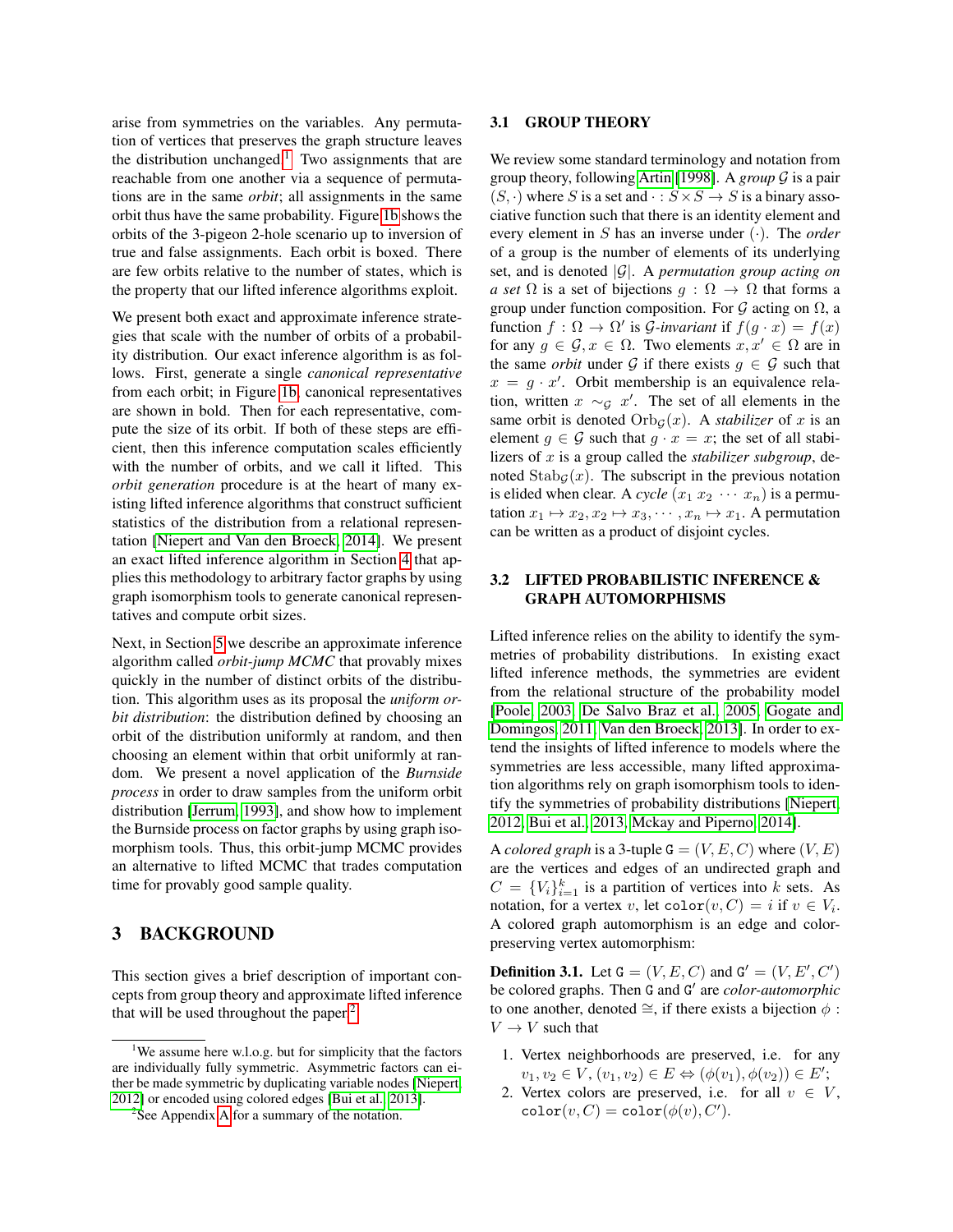The *color automorphism group* of a colored graph G, denoted  $A(G)$ , is the group formed by the set of color automorphisms of G under composition. The group  $\mathbb{A}(G)$ acts on the vertices of G by permuting them. Tools like Nauty can compute  $A(G)$  and are typically efficient in | $V$ | [\[Mckay and Piperno, 2014\]](#page-9-21).

Colored graph automorphism groups are related to factor graphs via the following:

**Definition 3.2.** Let  $\mathcal{F} = (\mathbf{X}, F)$  be a factor graph with variables  $X$ , and factors  $F$ , where  $F$  are symmetric functions on assignments to variables  $X$ , written  $x$ . Then the *colored graph induced by*  $\mathcal F$  is a tuple  $(V, E, C)$  where  $V = \mathbf{X} \cup F$ , the set of edges E connects variables and factors in  $F$ , and  $C$  is a partition such that (1) factor nodes are given the same color iff they are identical factors, and (2) variables are colored with a single color that is distinct from the factor colors.

This definition is due to [Bui et al.](#page-9-10) [\[2013\]](#page-9-10), where the following theorem is proved (with different terminology):

Theorem 3.1 [\(Bui et al.](#page-9-10) [\[2013\]](#page-9-10), Theorem 2). *Let* F *be a factor graph and* G *be its induced colored graph. Then, the distribution of*  $F$  *is*  $\mathbb{A}(G)$ *-invariant.* 

# <span id="page-3-0"></span>4 EXACT LIFTED INFERENCE

In this section we describe our exact lifted inference procedure. First we discuss the group-theoretic properties of orbit generation that enable efficient exact lifted inference. Then, we describe our algorithm for implementing orbit generation on colored factor graphs. Finally, we present some case studies demonstrating the performance of our algorithm.

#### 4.1 G-INVARIANCE AND TRACTABILITY

In this section we describe the group-theoretic underpinnings of our orbit-generation procedure and describe its relationship with previous work on tractability through exchangeability. We will capture the behavior of a  $G$ invariant probability distribution on a set of *canonical representatives* of each orbit:

**Definition 4.1.** Let  $G$  be a group that acts on a set Ω. Then, there exists a set of *canonical representatives*  $\Omega/\mathcal{G} \subseteq \Omega$  and surjective *canonization function*  $\sigma : \Omega \to \Omega/\mathcal{G}$  such that for any  $x, y \in \Omega$ , (1)  $\text{Orb}(x) =$  $Orb(\sigma(x))$ ; and (2)  $Orb(x) = Orb(y)$  if and only if  $\sigma(x) = \sigma(y).$ 

In statistics,  $\sigma$  is often called a *sufficient statistic* of a partially exchangeable distribution [\[Niepert and Van den](#page-9-5) [Broeck, 2014,](#page-9-5) [Diaconis and Freedman, 1980\]](#page-9-22). The motivating example hinted at a general-purpose solution for exact inference that proceeds in two phases. First, one constructs a representative of each orbit; then, one efficiently computes the size of that orbit. We can formalize this using group theory:

Theorem 4.1. *Let* Pr *be a* G*-invariant distribution on*  $\Omega$ *, and evidence*  $\mathbf{e}: \Omega \to \mathbb{B}$  *be a G-invariant function. Then, the complexity of computing the most probable explanation (MPE) is*  $poly(|\Omega/\mathcal{G}|)$  *if the following can be computed in* poly $(|\Omega/\mathcal{G}|)$ :

- *1. Evaluate*  $Pr(x)$  *for*  $x \in \Omega$ *;*
- <span id="page-3-1"></span>*2. (Canonical generation) Generate a set of canonical representatives* Ω/G*,*

*Moreover, if*  $|\text{Orb}(x)|$  *can be computed in* poly $(|\Omega/\mathcal{G}|)$ *, then*  $Pr(e)$  *can be computed in*  $poly(|\Omega/\mathcal{G}|)$ *.* 

*Proof.* To compute the MPE, choose:

$$
\underset{\{x \in \Omega/\mathcal{G} \mid \mathbf{e}(x) = \mathbf{T}\}}{\arg \max} \Pr(x). \tag{3}
$$

The  $G$ -invariance of e allows us to evaluate e on only x without considering other elements of  $Orb(x)$ . To compute Pr(e), compute

$$
\sum_{\{x \in \Omega/\mathcal{G} \mid \mathbf{e}(x) = \mathbf{T}\}} |\text{Orb}(x)| \times \text{Pr}(x). \tag{4}
$$

Both of these can be accomplished in  $\text{poly}(|\Omega/\mathcal{G}|)$ .  $\Box$ 

[Niepert and Van den Broeck](#page-9-5) [\[2014\]](#page-9-5) identified a connection between bounded-width *exchangeable decompositions* and tractable (i.e., domain-lifted) exact probabilistic inference using the above approach. Exchangeable decompositions are a particular kind of  $G$ -invariance. Let  $Pr(X_1, X_2, \dots, X_n)$  be a distribution on sets of variables  $X_i$ . Let  $S_n$  be a group of all permutations on a set of size  $n$ . Then, this distribution has an exchangeable decomposition along  $\{X_i\}$  if, for any  $g \in S_n$ :

$$
Pr(\mathbf{X}_1, \mathbf{X}_2, \cdots, \mathbf{X}_n) = Pr(\mathbf{X}_{g\cdot 1}, \mathbf{X}_{g\cdot 2}, \cdots, \mathbf{X}_{g\cdot n})
$$

[Niepert and Van den Broeck](#page-9-5) [\[2014\]](#page-9-5) showed how to perform exact lifted probabilistic inference on any distribution with a fixed-width exchangeable decomposition by directly constructing canonical representatives. However, this construction does not generalize to other kinds of symmetries, and thus cannot be applied to factor graphs which may have arbitrarily complex symmetric structure. In the next section, we show how to apply Theorem [4.1](#page-3-1) to factor graphs.

### 4.2 ORBIT GENERATION

The previous section shows that inference can be efficient if we can (1) construct representatives of each orbit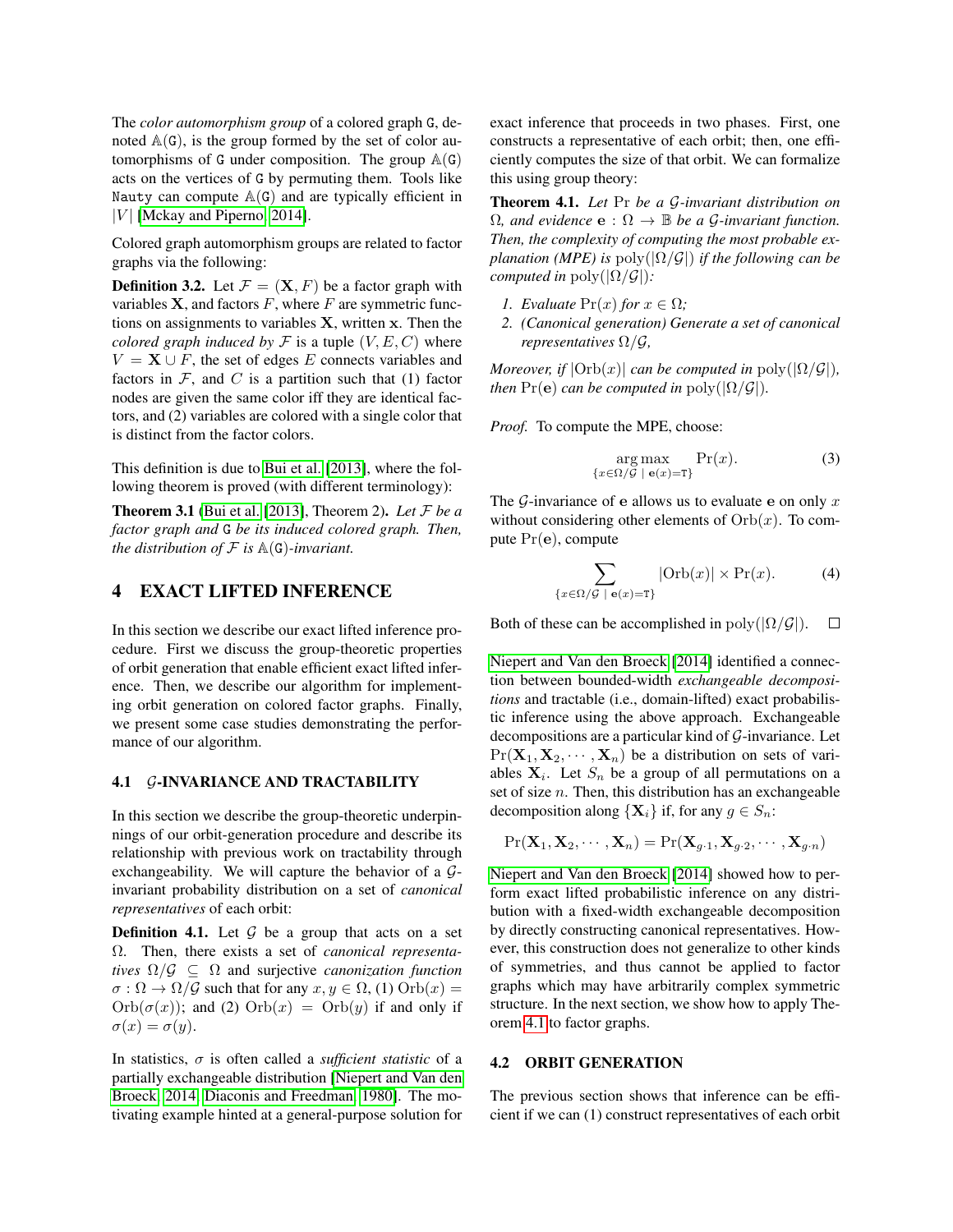<span id="page-4-0"></span>

Figure 2: A colored graph of the 3-pigeon 2-hole problem that encodes the assignment  $x = 000 111$ . True variable nodes are gray and false variable nodes are white.

class, (2) compute how large each orbit is. In this section, we give an algorithm for performing these two operations for colored factor graphs. First, we describe how to encode variable assignments directly into the colored factor graph, allowing us to leverage graph isomorphism tools to compute canonical representatives and orbit sizes for assignments to variables in factor graphs. This colored assignment encoding is our key technical contribution, and forms a foundation for our exact and approximate inference algorithms. Then, we will give a breadth-first search procedure for generating all canonical representatives of a colored factor graph.

### <span id="page-4-1"></span>4.2.1 Encoding Assignments

Our objective in this section is to leverage graph isomorphism tools to compute the key quantities necessary for applying the procedure described in Theorem [4.1](#page-3-1) to factor graphs. Let G be the induced colored graph of  $F$ . As terminology, an element  $x \in \mathbb{B}^{\mathbf{X}}$  is an assignment to variables X. We will use graph isomorphism tools to construct (1) a canonization function for variable assignments,  $\sigma : \mathbb{B}^{\mathbf{X}} \to \mathbb{B}^{\mathbf{X}}/\mathbb{A}(\mathsf{G})$ ; and (2) the size of the orbit of  $x \in \mathbb{B}^{X}$  under  $\mathbb{A}(G)$ . To do this, we encode assignments directly into the colored factor graph, which to our knowledge is a novel construction in this context:

**Definition 4.2.** Let  $\mathcal{F} = (\mathbf{X}, F)$  be a factor graph, let  $\mathbf{x} \in \mathbb{B}^{\mathbf{X}}$ , and let  $\mathbf{G} = (V, E, C)$  be the colored graph induced by F. Then the *assignment-encoded colored graph*, denoted  $G(\mathcal{F}, \mathbf{x})$ , is the colored graph that colors the variable nodes that are true and false in x with distinct colors in G.

An example is shown in Figure [2,](#page-4-0) which shows an encoding of the assignment 000 111. The assignment 000 111 is isomorphic to the assignment 111 000 under the action of  $A(G)$ , specifically flipping holes. Then, assignments that are in the same orbit under  $A(G)$  have isomorphic colored graph encodings:

**Theorem 4.2.** Let  $\mathcal{F} = (\mathbf{X}, F)$  be a factor graph, G *be its colored graph encoding, and*  $\mathbf{x}, \mathbf{x}' \in \mathbb{B}^{\mathbf{X}}$ *. Then,*  $\mathbf{x} \sim \mathbf{x}'$  under the action of  $\mathbb{A}(\mathsf{G})$  iff  $\mathsf{G}(\mathcal{F}, \mathbf{x}) \cong \mathsf{G}(\mathcal{F}, \mathbf{x}').$ *Proof.* See Appendix [B.1.](#page-0-0)  $\Box$  Canonization Our goal now is to use graph isomorphism tools to construct a canonization function for variable assignments. In particular, it maps all isomorphic assignments to exactly one member of their orbit. We will rely on *colored graph canonization*, a well-studied problem in graph theory for which there exist many implementations [\[Mckay and Piperno, 2014\]](#page-9-21):

**Definition 4.3.** Let  $G = (V, E, C)$  be a colored graph. Then a *colored graph canonization* is a canonization function  $\sigma: V \to V/\mathbb{A}(\mathsf{G})$ .

A colored graph canonization function applied to Figure [2](#page-4-0) will select exactly one color-isomorphic vertex configuration as the canonical one, for example putting all pigeons in hole A. Then, the canonization of the assignment-encoded colored graph is a canonization of variable assignments:

**Definition 4.4.** Let  $\mathcal{F} = (\mathbf{X}, F)$  and  $\mathbf{x} = \{(x, v)\}\$ be a variable assignment, where  $x \in \mathbf{X}$  and  $v \in \mathbb{B}$ . Let  $\sigma_{G(\mathcal{F}, \mathbf{x})}$  be a canonization of  $G(\mathcal{F}, \mathbf{x})$ . Then, let  $\sigma' : \mathbb{B}^{\mathbf{X}} \to \mathbb{B}^{\mathbf{X}}$  be defined  $\sigma'(\mathbf{x}) = \{(\sigma_{\mathsf{G}(\mathcal{F}, \mathbf{x})}(x), v) \mid \sigma'(\mathbf{x}) \leq \sigma'(\mathbf{x})\}$  $(x, v) \in \mathbf{x}$ . Then  $\sigma'$  is called the *induced variable canonization* of B X.

Intuitively, an induced variable canonization computes the canonization of the assignment-encoded colored graph, and then applies that canonization function to variables. Then,

Proposition 4.1. *For a factor graph* F *with colored graph* G*, the induced variable canonization is a canonization function*  $\mathbb{B}^{\mathbf{X}} \to \mathbb{B}^{\mathbf{X}}/\mathbb{A}(\mathsf{G})$ .

Computing the size of an orbit Theorem [4.1](#page-3-1) requires efficiently computing the size of the orbit of an assignment. To accomplish this, we will apply the orbitstabilizer theorem in a manner similar to [Niepert](#page-9-9) [\[2013\]](#page-9-9). The size of a stabilizer is related to the size of an orbit with the following well-known theorem:

Theorem 4.3 (Orbit-stabilizer). *Let* G *act on* Ω*. Then for any*  $x \in \Omega$ ,  $|\mathcal{G}| = |\text{Stab}(x)| \times |\text{Orb}(x)|$ .

Thus, to compute orbit size of assignments x, we will compute (1) the order of the  $Stab(x)$  under  $A(G)$ ; and (2) the order of  $A(G)$ . Now we can again use graph isomorphism tools. The stabilizer of x corresponds with the automorphism group of the colored graph encoding of x. To see this, observe that a permutation that relabels pigeons but leaves holes fixed is a stabilizer of the assignment in Figure [2;](#page-4-0) this permutation is also a member of the color-automorphism group of the graph. Formally:

**Theorem 4.4.** Let  $\mathcal{F} = (\mathbf{X}, F)$  be a factor graph with *colored graph encoding* G. Then for any  $\mathbf{x} \in \mathbb{B}^{\mathbf{X}}$ ,  $\mathrm{Stab}_{\mathbb{A}(\mathsf{G})}(\mathbf{x}) = \mathbb{A}(\mathsf{G}(\mathcal{F}, \mathbf{x})).$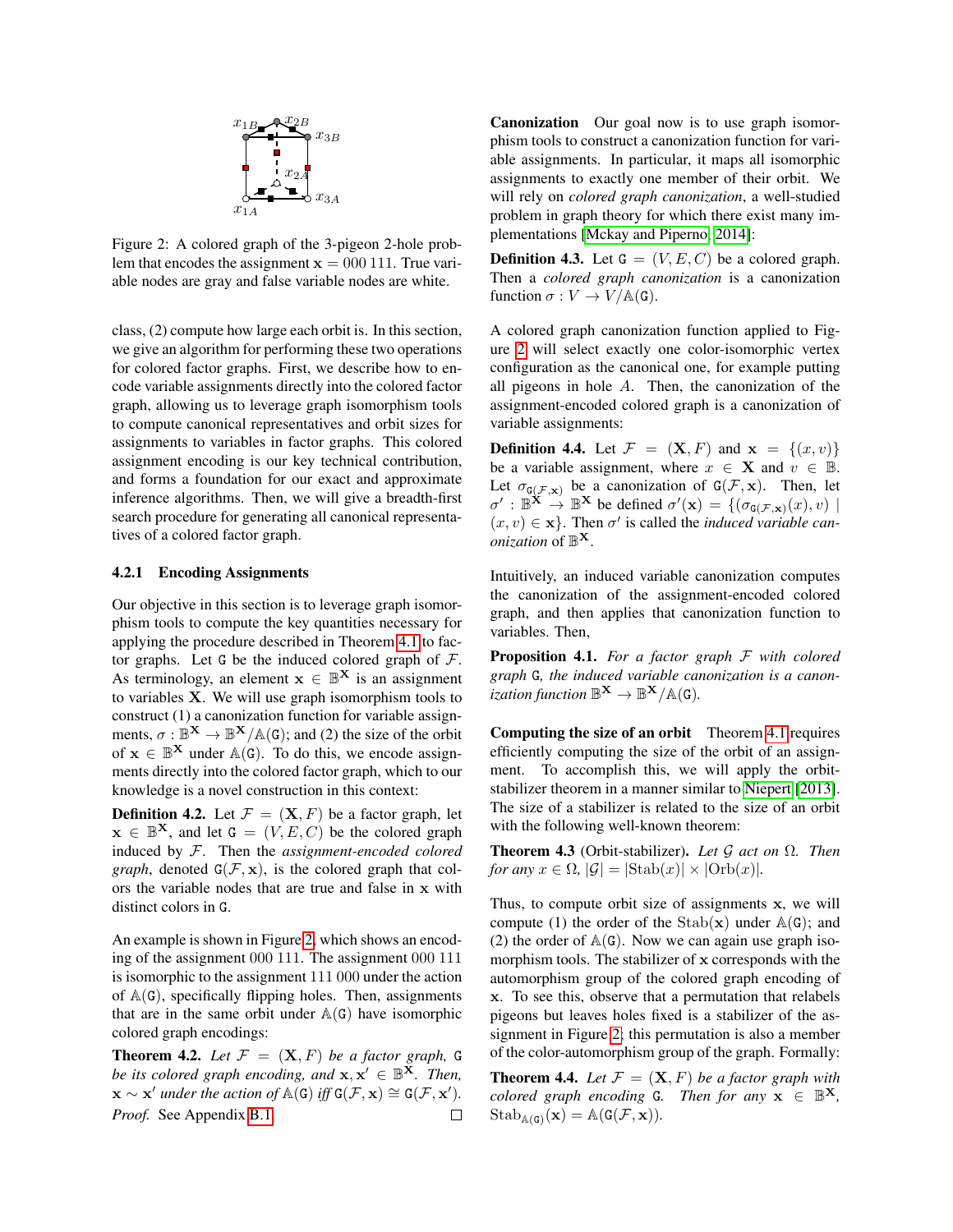<span id="page-5-0"></span>

Figure 3: Example breadth-first search tree, read topdown. White nodes encode false assignments, and black nodes encode true assignments.

The proof can be found in Appendix [B.2.](#page-0-0) Thus we have reduced computing orbit sizes to computing group orders, which can be computed efficiently using computational group theory tools such as GAP [\[GAP,](#page-9-11) [Seress,](#page-9-23) [2003\]](#page-9-23). Thus if we can exhaustively generate canonical representatives, then we can perform lifted exact inference. The next section shows how to do this.

#### 4.2.2 Generating All Canonical Representatives

Our algorithm for generating canonical representatives is a simple breadth-first search that relies on assignment canonization. This procedure is a kind of *isomorph-free exhaustive generation*, and there exist more sophisticated procedures than the one we present here [\[McKay, 1998\]](#page-9-24).

Let x be some variable assignment. Then, an *augmentation* of x is a copy of x with one variable that was previously false assigned to true. We denote the set of all augmentations as  $A(x)$ . Our breadth-first search tree will be defined by a series of augmentations as follows:

- 1. Nodes of the search tree are assignments x.
- 2. The root of the tree is the all false assignment.
- 3. Each level  $L$  of the search tree has exactly  $L$  true assignments to variables.
- 4. Nodes are expanded until level  $|X|$ .
- 5. Before expanding a node, check if it is not isomorphic to one that has already been expanded by computing its canonical form.
- 6. Then, expand a node x by adding  $A(x)$  to the frontier.

An example of this breadth-first search procedure is visualized in Figure [3.](#page-5-0) The search is performed on a 4 variable factor graph that has one factor on each edge, and all factors are symmetric. The factors are elided in the figure for visual clarity. Each arrow represents an augmentation. Crossed out graphs are pruned due to being isomorphic with a previously expanded node.

Now we bound the number of required graph isomorphism calls for this search procedure:

**Theorem 4.5.** For a factor graph  $F = (\mathbf{X}, F)$ *with* |B <sup>X</sup>/A(G)| *canonical representatives, the above breadth-first search requires at most*  $|X| \times |\mathbb{B}^X/\mathbb{A}(G)|$ *calls to a graph isomorphism tool.*

*Proof.* There are at most  $|\mathbb{B}^{X}/\mathbb{A}(G)|$  expansions, and each expansion adds at most  $|\mathbf{X}|$  nodes to the frontier. A canonical form must be computed for each node that is added to the frontier.  $\Box$ 

Pruning expansions This expansion process can be further optimized by preemptively reducing the number of nodes that are added to the frontier in Step 6, using the following lemma:

<span id="page-5-1"></span>Lemma 4.1 (Expansion Pruning). *Let* F *be a factor graph,*  $x$  *be a variable assignment, and*  $x_1$ ,  $x_2$  *be augmentations of* x *that update variables* x *and* y *respectively. Then,*  $\mathbf{x}_1 \sim \mathbf{x}_2$  *under*  $\mathbb{A}(G)$  *if* x *and* y are *in the same variable orbit under*  $\mathbb{A}(G(\mathcal{F}, \mathbf{x}))$ *.* 

The proof is in Appendix [B.3.](#page-0-0) Using this lemma we can update Step 6 to only include a single element of each variable orbit of **X** under  $\mathbb{A}(G(\mathcal{F}, \mathbf{x}))$ .

#### 4.3 EXACT LIFTED INFERENCE ALGORITHM

Now we combine the theory of the previous two sections to perform exact lifted inference on factor graphs. Algorithm [1](#page-6-1) performs exact lifted inference via a breadthfirst search over canonical assignments. Variable  $r$  holds a set of canonical representatives,  $q$  holds the frontier, p accumulates the unnormalized probability of the evidence, and Z accumulates the normalizing constant. A graph isomorphism tool is used to compute  $\sigma$  on Line 5. Each time the algorithm finds a new representative, it computes the size of the orbit using the orbit stabilizer theorem on Line 9; GAP is used to compute the order of these permutation groups. Lemma [4.1](#page-5-1) is used on Line 13 to avoid adding augmentations to the frontier that are known a-priori to be isomorphic to prior ones. This algorithm can be easily modified to produce the MPE by simply returning the canonical representative from  $r$  with the highest probability.

Experimental Evaluation To validate our method we implemented Algorithm [1](#page-6-1) using the Sage math library, which wraps GAP and a graph isomorphism tool [\[The](#page-9-25) [Sage Developers, 2018\]](#page-9-25).<sup>[3](#page-5-2)</sup> We compared our lifted inference procedure against Ace, an exact inference tool for

<span id="page-5-2"></span><sup>&</sup>lt;sup>3</sup>The source code for our exact and approximate inference algorithms can be found at [https://github.com/](https://github.com/SHoltzen/orbitgen) [SHoltzen/orbitgen](https://github.com/SHoltzen/orbitgen).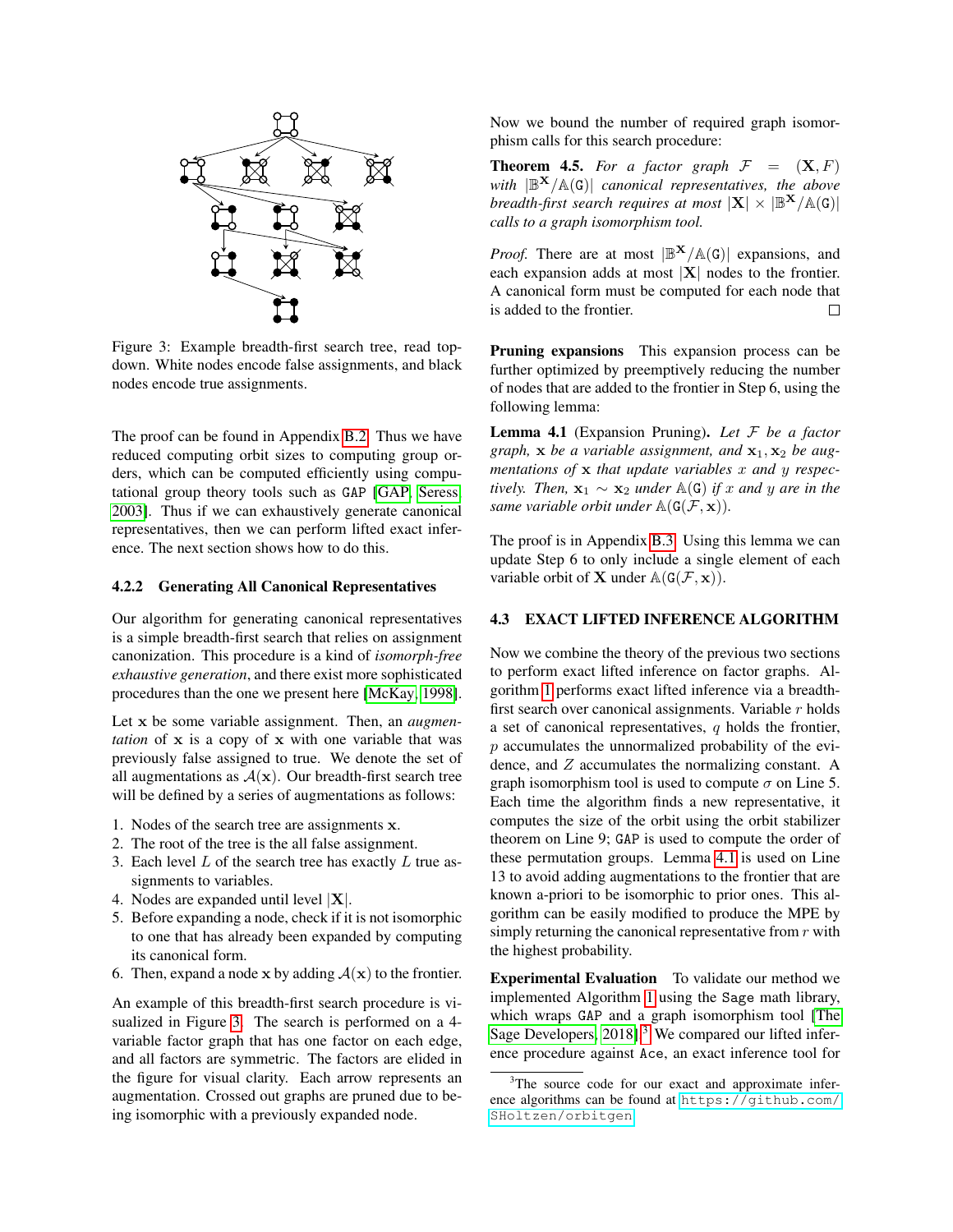|                         | <b>Algorithm 1:</b> ExactLiftedInference( $\mathcal{F}, \mathbf{e}$ )                                                           |  |  |  |  |  |  |
|-------------------------|---------------------------------------------------------------------------------------------------------------------------------|--|--|--|--|--|--|
|                         | <b>Data:</b> A factor graph $\mathcal{F} = (\mathbf{X}, F)$ with color                                                          |  |  |  |  |  |  |
|                         | encoding $G$ ; $\mathbb{A}(G)$ -invariant evidence $e$                                                                          |  |  |  |  |  |  |
|                         | <b>Result:</b> The probability of evidence $Pr(e)$                                                                              |  |  |  |  |  |  |
|                         | $r \leftarrow$ empty set, $p \leftarrow 0, Z \leftarrow 0;$                                                                     |  |  |  |  |  |  |
|                         | 2 $q \leftarrow$ queue containing the all-false assignment;                                                                     |  |  |  |  |  |  |
| $\overline{\mathbf{3}}$ | while q is not empty do                                                                                                         |  |  |  |  |  |  |
| $\overline{\mathbf{4}}$ | $\mathbf{x} \leftarrow q.\text{pop}();$                                                                                         |  |  |  |  |  |  |
| 5                       | Canon $\leftarrow \sigma(G(\mathcal{F}, \mathbf{x}))$ ; // Invoke graph iso. tool                                               |  |  |  |  |  |  |
| 6                       | <b>if</b> Canon $\in r$ <b>then</b>                                                                                             |  |  |  |  |  |  |
| 7                       | continue;                                                                                                                       |  |  |  |  |  |  |
| 8                       | Insert Canon into $r$ ;                                                                                                         |  |  |  |  |  |  |
| $\boldsymbol{9}$        | $ \text{Orb}(\mathbf{x})  \leftarrow  \mathbb{A}(\mathsf{G}) / \mathbb{A}(\mathsf{G}(\mathcal{F},\mathbf{x})) $ ; // Invoke GAP |  |  |  |  |  |  |
| 10                      | if $e(x) = T$ then                                                                                                              |  |  |  |  |  |  |
| 11                      | $  p \leftarrow p +  Orb(\mathbf{x})  \times F(\mathbf{x});$                                                                    |  |  |  |  |  |  |
| 12                      | $Z \leftarrow Z +  \text{Orb}(\mathbf{x})  \times F(\mathbf{x});$                                                               |  |  |  |  |  |  |
| 13                      | <b>for</b> <i>o from each variable orbit of</i> $\mathbb{A}(\mathsf{G}(\mathcal{F}, \mathbf{x}))$ <b>do</b>                     |  |  |  |  |  |  |
| 14                      | <b>if</b> <i>o</i> is a false variable <b>then</b>                                                                              |  |  |  |  |  |  |
| 15                      | $\mathbf{x}' \leftarrow \mathbf{x}$ with <i>o</i> true;                                                                         |  |  |  |  |  |  |
| 16                      | Append $x'$ to q;                                                                                                               |  |  |  |  |  |  |
|                         | 17 return $p/Z$                                                                                                                 |  |  |  |  |  |  |

<span id="page-6-1"></span>discrete Bayesian networks that is unaware of the symmetry of the model [\[Chavira and Darwiche, 2005\]](#page-9-26). Figure [4](#page-6-2) shows experimental results for performing exact lifted inference on two families of factor graphs. The first is a class of pairwise factor graphs that have an identical symmetric potential between all nodes, with one factor (in red) designated as an evidence factor:



We also evaluated our method on the pigeonhole problem from Section [2](#page-1-3) with two holes and increasing number of pigeons. In both experiments, the number of orbits grows linearly, even though there is little independence. Thus, Ace scales exponentially, since the treewidth grows quickly, while our method scales subexponentially. To our knowledge, this is the first example of performing exact inference on this family of models.

# <span id="page-6-0"></span>5 ORBIT-JUMP MCMC

In this section we introduce *orbit-jump MCMC*, an MCMC algorithm that mixes quickly when the distribution has few orbits, at the cost of requiring multiple graph isomorphism calls for each transition. The algorithm is summarized in Algorithm [2.](#page-7-0) Orbit-jump MCMC is an alternative to Lifted MCMC [\[Niepert, 2012,](#page-9-8) [2013\]](#page-9-9) that generates provably high-quality samples at the expense

<span id="page-6-2"></span>

(a) Inference for pairwise factor (b) Inference for 2-hole pigeongraph. hole problem.

Figure 4: Evaluation of Algorithm [1.](#page-6-1) A red circle indicates that Ace ran out of memory at that time.

of more costly transitions. Lifted MCMC exploits symmetric structure to quickly transition *within* orbits. Lifted MCMC is efficient to implement: it requires only a single call to a graph isomorphism tool. However, lifted MCMC relies on Gibbs sampling to jump *between orbits*, and therefore has no guarantees about its mixing time for distributions with few orbits. Orbit-jump MCMC is a Metropolis-Hastings MCMC algorithm that uses the following distribution as its proposal:

**Definition 5.1.** Let G act on  $\Omega$ . Then for  $x \in \Omega$ , the *uniform orbit distribution* is:

$$
\Pr_{\Omega/\mathcal{G}}(x) \triangleq \frac{1}{|\Omega/\mathcal{G}| \times |\text{Orb}(x)|} \tag{5}
$$

This is the probability of uniformly choosing an orbit  $o \in$  $\Omega/\mathcal{G}$ , and then sampling uniformly from  $\sigma^{-1}(o)$ .

The *orbit-jump MCMC chain* for a G-invariant distribution Pr is defined as follows, initialized to  $x \in \Omega$ :

- 1. Sample  $x' \sim Pr_{\Omega/G}$ ;
- 2. Accept x' with probability min  $\left(1, \frac{\Pr(x') \times |\text{Orb}(x')|}{\Pr(x) \times |\text{Orb}(x)|}\right)$  $\frac{\Pr(x')\times|\text{Orb}(x')|}{\Pr(x)\times|\text{Orb}(x)|}$

This Markov chain has Pr as its stationary distribution. Orbit-jump MCMC has a high probability of proposing transitions *between* orbits, which is an alternative to the within-orbit exploration of lifted MCMC.<sup>[4](#page-6-3)</sup>

Next we will describe how to sample from  $Pr_{\Omega/G}$  using an MCMC method known as the *Burnside process*. Then, we will discuss the mixing time of this proposal, and prove that it mixes in the number of orbits of the distribution.

<span id="page-6-3"></span>This proposal is independent of the previous state, a scheme that is sometimes called *Metropolized independent sampling* (MIS) [\[Liu, 1996\]](#page-9-27). Importance sampling is an alternative to MIS. We use MIS rather than importance sampling in order to make the connection with lifted MCMC more explicit.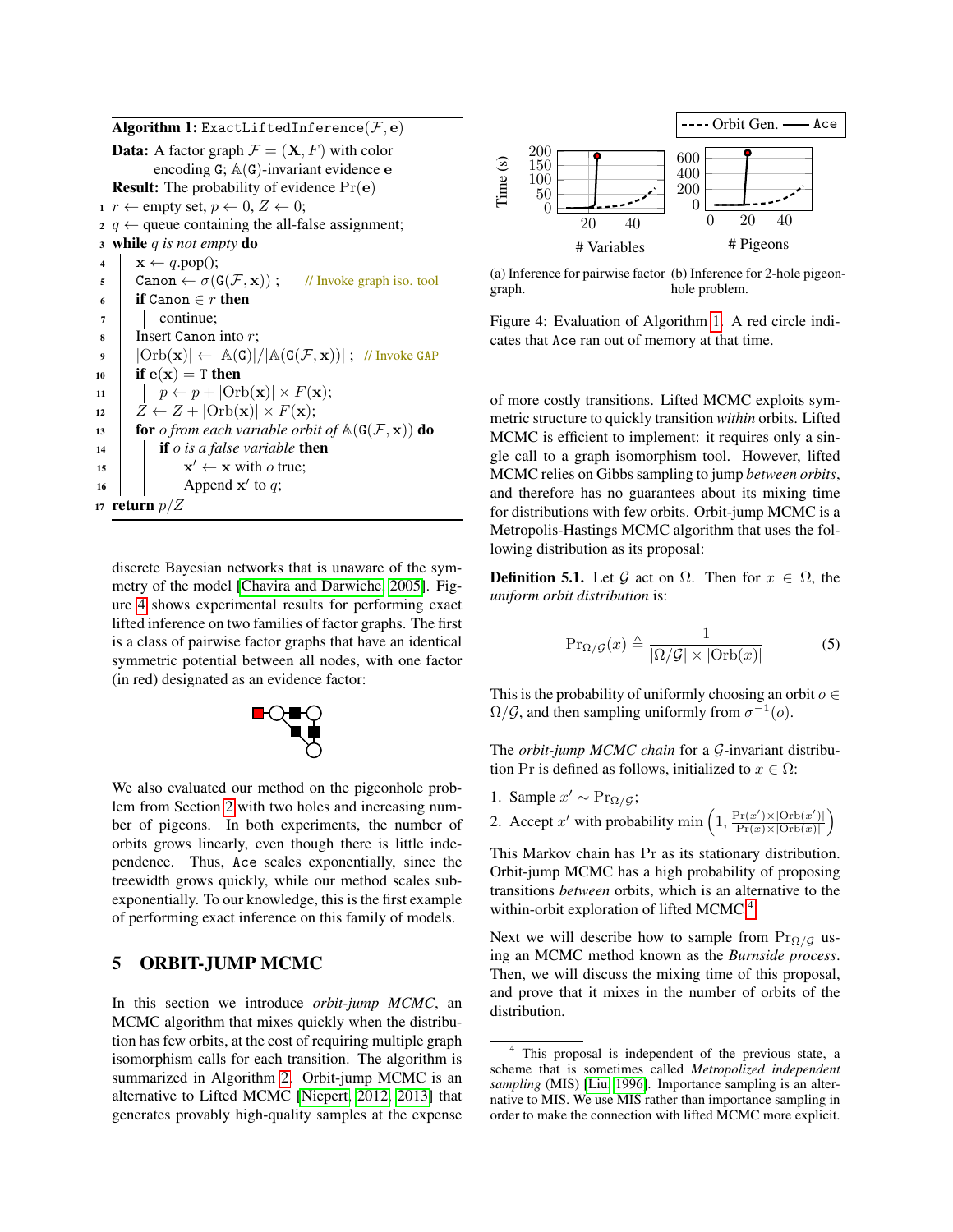<span id="page-7-1"></span>

Figure 5: Illustration of the Burnside process on a colored graph with two nodes and two colors.

### 5.1 SAMPLING FROM  $Pr_{\Omega/G}$

[Jerrum](#page-9-16) [\[1993\]](#page-9-16) gave an MCMC technique known as the *Burnside process* for drawing samples from  $Pr_{{Q}/{G}}$ . The Burnside process is a Markov Chain Monte Carlo method defined as follows, beginning from some  $x \in \Omega$ :

- 1. Sample  $g \sim$  Stab $(x)$  uniformly;
- 2. Sample  $x \sim Fix(g)$  uniformly, where  $Fix(g) = \{x \in$  $\Omega | g \cdot x = x$ . We call elements of Fix(g) *fixers*.

Theorem 5.1 [\(Jerrum](#page-9-16) [\[1993\]](#page-9-16)). *The stationary distribution of the Burnside process is equal to*  $Pr_{\Omega/G}$ *.* 

This process can be visualized as a random walk on a bipartite graph. One set of nodes are elements of  $\Omega$ , and the other set are elements of  $G$ . There is an edge between  $x \in \Omega$  and  $g \in \mathcal{G}$  iff  $g \cdot x = x$ .

An example of this bipartite graph is shown in Figure [5.](#page-7-1) The set  $\Omega$  is the set of 2-node colored graphs, and the group  $\mathcal{G} = S_2$  permutes the vertices of the graph. The identity element  $(A)(B)$  stabilizes all elements of  $\Omega$ , and so has an edge to every element in x;  $(A \ B)$  only stabilizes graphs whose vertices have the same color.

[Jerrum](#page-9-16) [\[1993\]](#page-9-16) proved that the Burnside process mixes rapidly for several important groups, but it does not always mix quickly [\[Goldberg and Jerrum, 2002\]](#page-9-28). In such cases, it is important to draw sufficient samples from the Burnside process in order to guarantee that the orbitjump proposal is unbiased. Next we will describe how to implement the Burnside process on factor graphs using the machinery from Section [4.2.1.](#page-4-1)

#### 5.1.1 Burnside Process on Factor Graphs

For  $G$  acting on a set of variables  $X$ , the Burnside process requires the ability to (1) draw samples uniformly from the stabilizer subgroup of an assignment to variables, and (2) sample a random fixer for any group element in  $G$ . Here we describe how to perform these two computations for a colored factor graph  $\mathcal{F} = (\mathbf{X}, F)$ .<sup>[5](#page-7-2)</sup> This procedure is summarized in lines 3–7 in Algorithm [2.](#page-7-0)

| Algorithm 2: A step of Orbit-jump MCMC |  |  |  |  |  |
|----------------------------------------|--|--|--|--|--|
|----------------------------------------|--|--|--|--|--|

**Data:** A factor graph  $\mathcal{F} = (\mathbf{X}, F)$ , a point  $\mathbf{x} \in \mathbb{B}^{\mathbf{X}}$ , number of Burnside process steps k

<span id="page-7-0"></span> $1 \mathbf{x}' \leftarrow \mathbf{x};$ 2 for  $i \in \{1, 2, \dots, k\}$  do  $\mathcal{G}_{\text{Stab}} \leftarrow \mathbb{A}(\texttt{G}(\mathcal{F}, \textbf{x}'))$ )) ; // Invoke graph iso. tool 4 Sample  $s \sim \mathcal{G}_{\text{Stab}}$  using product replacement; <sup>5</sup> for *Each variable cycle* c *of* s do 6 |  $v$  ∼ Bernoulli(1/2);  $\tau$  | Assign all variables c in  $x'$  to v; **8** Accept **x'** with probability  $\min\left(1, \frac{F(\mathbf{x}') \times |\text{Orb}(\mathbf{x}')|}{F(\mathbf{x}) \times |\text{Orb}(\mathbf{x})|}\right)$  $F(\mathbf{x}) \times |\text{Orb}(\mathbf{x})|$  $\setminus$ 

Stabilizer Sampling Section [4.2.1](#page-4-1) showed how to compute the stabilizer group of  $x \in \mathbb{B}^{X}$  using graph isomorphism tools. To sample uniformly from this stabilizer group, we rely on the *product replacement algorithm*, which is an efficient procedure for uniformly sampling group elements [\[Pak, 2000\]](#page-9-30).

**Fixer Sampling** Let  $g \in \mathcal{G}$  be a permutation that acts on the vertices of a colored factor graph. Then we uniformly sample an assignment-encoded colored factor graph that is fixed by  $q$  in the following way. First, decompose  $g$  into a product of disjoint cycles. Then, for each cycle that contains variable nodes, choose a truth assignment uniformly randomly, and then color the vertices in that cycle with that color. This colored graph is fixed by  $g$  and is uniformly random by the independence of coloring each cycle and the fact that all colorings fixed by  $g$  can be obtained in this manner.

#### 5.2 MIXING TIME OF ORBIT-JUMP MCMC

The *total variation distance* between two discrete probability measures  $\mu$  and  $\nu$  on  $\Omega$ , denoted  $d_{TV}(\mu, \nu)$ , is:

$$
d_{TV}(\mu, \nu) = \frac{1}{2} \sum_{x \in \Omega} |\mu(x) - \nu(x)|.
$$
 (6)

The *mixing time* of a Markov chain is the minimum number of iterations that the chain must be run starting in any state until the total variation distance between the chain and its stationary distribution is less than some parameter  $\varepsilon > 0$ . The mixing time of orbit-jump MCMC can be bounded in terms of the number of orbits, which is a property not enjoyed by lifted MCMC:

<span id="page-7-3"></span>Theorem 5.2. *Let* Pr *be a* G*-invariant distribution on* Ω *and let* P *be the transition matrix of orbit-jump MCMC. Then, for any*  $x \in \Omega$ ,  $d_{TV}(P^t x, \text{Pr}) \leq \left(\frac{|\Omega/G|-1}{|\Omega/G|}\right)^t$ . *It follows that for any*  $\varepsilon > 0$ ,  $d_{TV}(P^t x, \text{Pr}) \leq \varepsilon$  *if*  $t \geq$  $\log(\varepsilon^{-1}) \times |\Omega/\mathcal{G}|$ .

<span id="page-7-2"></span><sup>&</sup>lt;sup>5</sup>This process is conceptually similar to the procedure for randomly sampling orbits in the Pólya-theory setting described by [Goldberg](#page-9-29) [\[2001\]](#page-9-29), but this is the first time that this procedure is applied directly to factor graphs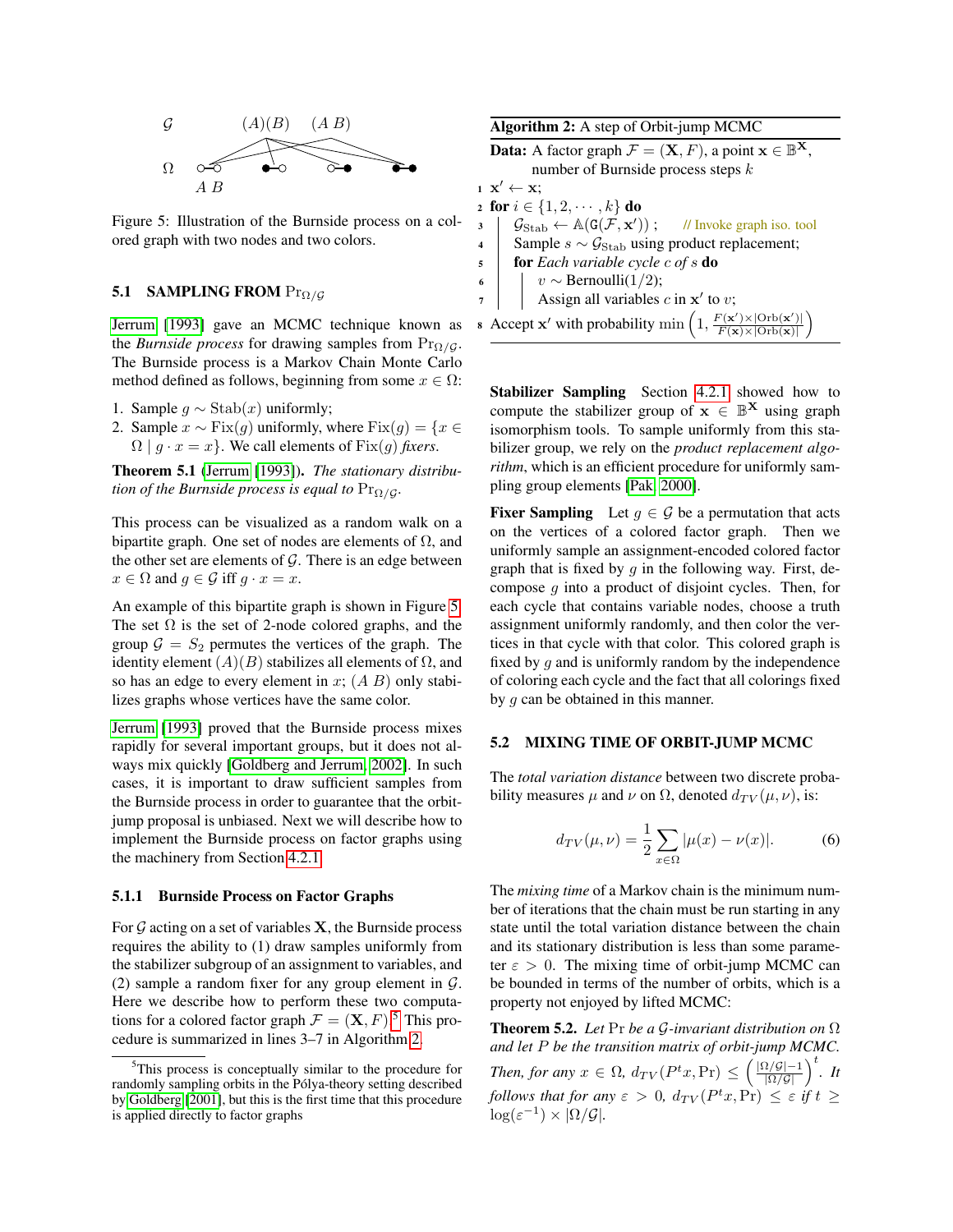<span id="page-8-0"></span>

Figure 6: Total variation distance between Markov chains and their stationary distributions for a pigeonhole problem with 5 pigeons and 2 holes. "Lifted" is lifted MCMC [\[Niepert, 2012\]](#page-9-8) and "UB" is the upper bound predicted by Theorem [5.2.](#page-7-3)

For a detailed proof see Appendix [B.4.](#page-0-0) Note that the bound on this mixing time does not take into account the cost of drawing samples from  $Pr_{\Omega/G}$ , which involves multiple graph isomorphism calls.

Pigeonhole case study We implemented the orbitjump MCMC procedure on factor graphs using Sage. In order to evaluate the performance of orbit-jump MCMC, we will compare the total variation distance of various MCMC procedures. We experimentally compare the mixing time of lifted MCMC [\[Niepert, 2012,](#page-9-8) [2013\]](#page-9-9) and our orbit-jump MCMC in Figure [6,](#page-8-0) which computes the total variation distance of these two MCMC methods from their stationary distribution as a function of the number of iterations on two versions of the pigeonhole problem.[6](#page-8-1) The first version in Figure [6a](#page-8-0) is the motivating example with hard constraints from Section [2.](#page-1-3) The second version in Figure [6b](#page-8-0) shows a *"quantum" pigeonhole problem*, where the constraint in Equation [1](#page-1-1) is relaxed so that pigeons are allowed to be placed into multiple holes.

Lifted MCMC fails to converge in Figure [6a](#page-8-0) because it cannot transition due to the hard constraint from Equation [1;](#page-1-1) this illustrates that lifted MCMC can fail even for distributions with few orbits. In addition to comparing against lifted MCMC, we also compare the theoretical upper bound from Theorem [5.2](#page-7-3) against the two mixing times. This upper bound only depends on the number of orbits, and does not depend on the parameterization of the distribution.[7](#page-8-2) Orbit-jump MCMC converges to the true distribution in both cases faster than lifted MCMC, and the upper bound ensures that orbit-jump MCMC cannot get stuck in low-probability orbits. Note however that lifted MCMC transitions are less expensive to compute than orbit-jump MCMC transitions. We hope to explore this practical tradeoff between sample quality and the cost of drawing a sample in future work.

# 6 RELATED WORK

Lifted inference Existing exact lifted inference algorithms apply to relational models [\[Getoor and Taskar,](#page-9-6) [2007\]](#page-9-6). The tractability of exact lifted inference was studied by [Niepert and Van den Broeck](#page-9-5) [\[2014\]](#page-9-5), but their approach cannot be directly applied to factor graphs. Approximate lifted inference can be applied to factor graphs, but existing approaches do not provably mix quickly in the number of orbits [\[Niepert, 2012,](#page-9-8) [2013,](#page-9-9) [Bui](#page-9-10) [et al., 2013,](#page-9-10) [Van den Broeck and Niepert, 2015,](#page-9-31) [Madan](#page-9-32) [et al., 2018,](#page-9-32) [Kersting et al., 2009,](#page-9-7) [Gogate et al., 2012\]](#page-9-33).

Symmetry in constraint satisfaction and logic Some techniques for satisfiability and constraint satisfaction also exploit symmetry. The goal in that context is to quickly select one of many symmetric candidate solutions, so a key difference is that in our setting we must exhaustively explore the search space. [Sabharwal](#page-9-13) [\[2005\]](#page-9-13) augments a SAT-solver with symmetry-aware branching capabilities. Symmetry has also been exploited in integer-linear programming [\[Margot, 2010,](#page-9-34) [Ostrowski](#page-9-35) [et al., 2007,](#page-9-35) [Margot, 2003\]](#page-9-36).

# 7 CONCLUSION & FUTURE WORK

In this paper we provided the first exact and approximate lifted inference algorithms for factor graphs that provably scale in the number of orbits. However, our methods are limited: there are tractable highly symmetric distributions that still have too many orbits for our methods to be effective. Existing lifted inference algorithms utilize independence to extract highly symmetric sub-problems, which is an avenue that we can see for integrating independence into this current approach. A further limitation of our approach is that we exploit only symmetries on variables; additional forms of symmetries, such as block symmetries, are beyond the scope of our current algorithms [\[Madan et al., 2018\]](#page-9-32).

### ACKNOWLEDGMENTS

This work is partially supported by NSF grants #IIS-1657613, #IIS-1633857, #CCF-1837129, DARPA XAI grant #N66001-17-2-4032, NEC Research, a gift from Intel, and a gift from Facebook Research. The authors would like to thank Tal Friedman, Pasha Khosravi, Jon Aytac, Philip Johnson-Freyd, Mathias Niepert, and Anton Lykov for helpful discussions and feedback on drafts.

<span id="page-8-1"></span><sup>&</sup>lt;sup>6</sup>In these experiments, for each step of orbit-jump MCMC, we use 7 steps of the Burnside process.

<span id="page-8-2"></span><sup>&</sup>lt;sup>7</sup>For this example, there are 78 orbits.